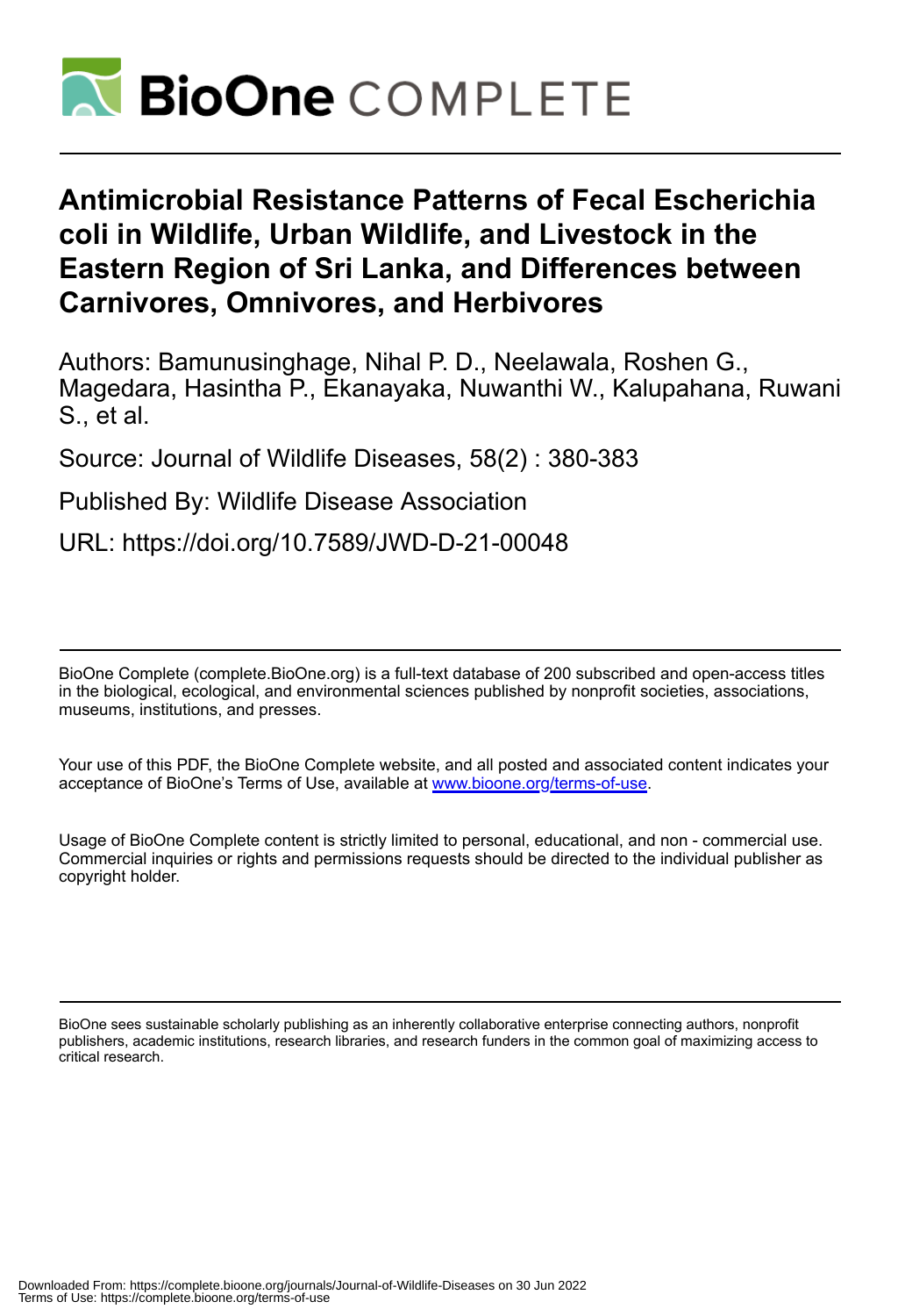## Antimicrobial Resistance Patterns of Fecal Escherichia coli in Wildlife, Urban Wildlife, and Livestock in the Eastern Region of Sri Lanka, and Differences Between Carnivores, Omnivores, and Herbivores

Nihal P. D. Bamunusinghage,<sup>1,4</sup> Roshen G. Neelawala,<sup>2</sup> Hasintha P. Magedara,<sup>2</sup> Nuwanthi W. Ekanayaka,<sup>2</sup> Ruwani S. Kalupahana,<sup>2</sup> Ayona Silva-Fletcher,<sup>3</sup> and Sanda A. Kottawatta<sup>2 1</sup> Wildlife Health Management Center, Department of Wildlife Conservation, Konduwatuwana, Ampara, 32000, Sri Lanka; <sup>2</sup>Department of Veterinary Public Health and Pharmacology, Faculty of Veterinary Medicine and Animal Science, University of Peradeniya,<br>Peradeniya, 20400, Sri Lanka; <sup>3</sup>Department of Clinical Sciences and Services, the Royal Veterinary College, Roya College Street, London NW1 0TU, UK; <sup>4</sup>Corresponding author (e-mail: npkumara29@gmail.com)

ABSTRACT: Antimicrobial resistance (AMR) is a major public health concern. We identified AMR in fecal Escherichia coli of wildlife (WL), urban wildlife (UWL), and livestock in the eastern region in Sri Lanka and compared the prevalence of AMR bacteria from carnivores, omnivores, and herbivores. Fecal samples were collected from 165 animals: WL  $(n=47)$ , UWL  $(n=54)$ , and livestock  $(n=64)$ . Esherichia coli was cultured from 129 samples, with isolation rates of 76% from WL  $(36/47)$ , 70% from UWL  $(45/54)$ , and 75% from livestock (48/64). Testing E. coli isolates against 12 antimicrobials using the disk diffusion method revealed that the proportions of E. coli isolates resistant to at least one antimicrobial were WL 52.7%, UWL 20%, and livestock 52%. Multidrug-resistant E. coli isolates were detected in WL, UWL, and livestock. Overall, the prevalence of E. coli isolates with AMR was significantly lower in UWL compared with WL and livestock. The number of isolates showed AMR was significantly higher in E. coli from carnivores than in isolates from omnivores and in herbivores. We conclude that AMR E. coli in Sri Lanka is widespread in WL, UWL, and livestock. The higher incidence of AMR bacteria in carnivores compared with herbivores and omnivores suggest that the mechanisms of spread of AMR may vary among wild animals, which requires further investigation.

Key words: Antimicrobial resistance, carnivore, herbivore livestock, omnivore, urban wildlife, wildlife.

Antimicrobial resistance (AMR) is a serious worldwide issue in both human and animal medicine. Livestock and fish in aquaculture are often exposed to antimicrobials (Marshall and Levy 2011), and wild animals may acquire antimicrobial resistant bacteria and AMR genes via improperly disposed antimicrobial chemicals and via environments contaminated by feces and animal remains (Dolejska et al. 2007). Previous studies have shown that AMR bacteria are common in wildlife that live in close contact with humans and livestock, but it is uncertain whether more remote wildlife harbor AMR bacteria (Arnold et al. 2016).

A preliminary study conducted on AMR bacteria in wild animals (Don Bamunusinghage et al. 2019) in the eastern region of Sri Lanka indicated the presence of AMR, including multidrug-resistant (MDR) isolates, in E. coli, mainly in carnivores and omnivores: Jungle cat (Felis chaus), Serpent Eagle (Spilornis cheela), and Jungle Fowl (Gallus lafayetti). Our study aimed to identify the prevalence of AMR E. coli from three different animal groups, wildlife (WL), urban wildlife (UWL), and livestock in the eastern wildlife health region (EWHR) of Sri Lanka (Supplementary Material Table S1). An additional objective was to compare the presence of AMR in E. coli from carnivores, omnivores, and herbivores.

Fecal samples were collected from 47 wild animals, 54 urban wild animals, and 64 livestock including cattle, buffalo, pigs, ducks, and chicken (Supplementary Material Table S2) during the period from August 2018 to January 2019. The wild animals inhabited national parks and sanctuaries in the EWHR; the urban wild animals lived close to urban areas and the livestock lived close to national parks and sanctuaries. Fecal samples were collected onto sterile swabs either by swabbing voided feces from observed animals or directly from the rectum or cloaca. At the laboratory, samples were enriched in buffered peptone water at 37 C for 18–24 h and then plated onto MacConkey agar. Presumptive E. coli colonies on MacConkey agar plates were

380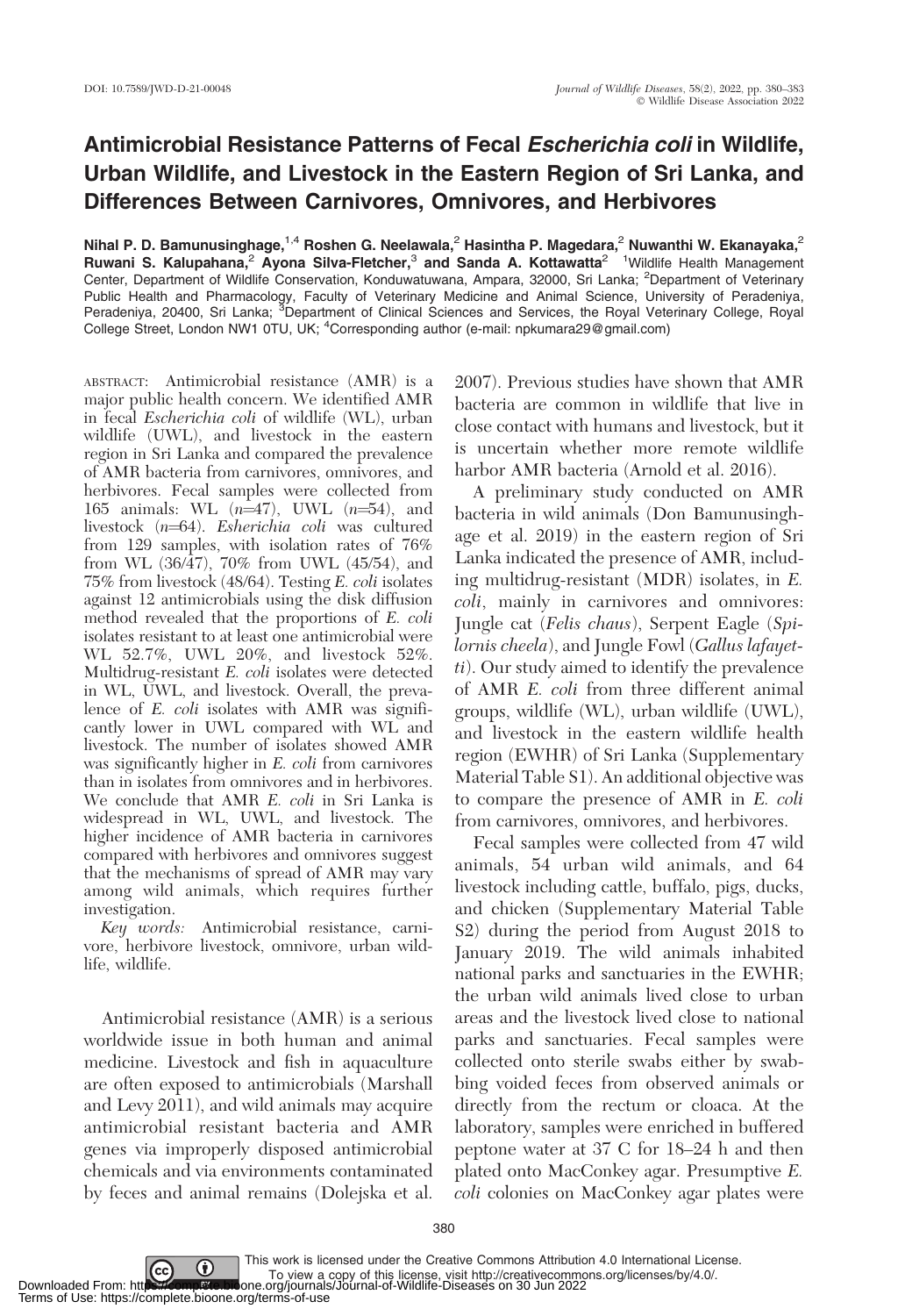| Animal<br>category | No.<br>samples | Samples positive for <i>E. coli</i> ,<br>$n$ /total $(\%)$ | E. coli isolates resistant to<br>at least one antimicrobial.<br>$n$ /total $(\%)$ | Multidrug-resistant isolates,<br>$n$ /total $(\%)$ |
|--------------------|----------------|------------------------------------------------------------|-----------------------------------------------------------------------------------|----------------------------------------------------|
| WL                 | 47             | 36/47(76.6)                                                | $19/36$ $(52.7)^a$                                                                | 08/36(22.2)                                        |
| <b>UWL</b>         | 54             | 45/54(83.3)                                                | $9/45$ $(20.0)^{b}$                                                               | 04/45(8.8)                                         |
| Livestock          | 64             | 48/64(75.0)                                                | $25/48$ $(52.0)^{\circ}$                                                          | $12/48$ $(25.0)$                                   |
| Total              | 165            | 129/165 (78.1)                                             | 53/129(41.0)                                                                      | 24/129 (18.6)                                      |

TABLE 1. Antimicrobial resistance of the Escherichia coli isolated from wildlife (WL), urban wildlife (UWL), and livestock from the eastern region of Sri Lanka during the period of August 2018 to January 2019. The Fisher exact test in Prism was used.

 $^{\rm a}$  WL vs. UWL,  $P=0.0025$ .

 $b$  WL vs. livestock,  $P > 0.9999$ .

 $c$  UWL vs. livestock,  $P=0.0023$ .

selected and subjected to biochemical tests for confirmation as E. coli (Quinn et al. 2011; Don Bamunusinghage et al. 2019). The AMR profiles of the isolated E. coli were detected using a standardized disk diffusion method (CLSI 2013) for 12 antimicrobials. The breakpoints provided by the CLSI (2013) were used for designation of isolates as resistant (R), intermediately susceptible (IS), or susceptible (S). For subsequent data analysis, the isolates with an I result were grouped with the isolates that gave an R result, and defined as resistant. Multidrug-resistant isolates were identified based on the definition of MDR as bacteria that are resistant to three or more classes of antimicrobial agents. We used E. coli American Type Culture Collection 25922 as the quality control strain in all procedures including the disk diffusion method. Results were analyzed using Prism (GraphPad 2021).

The proportion of E. coli-positive samples isolated from voided feces versus those from the rectum or cloaca did not significantly differ when analysed by the Fisher exact test (P values for voided feces versus rectal or cloacal samples were 0.64, 0.89, and 0.8, respectively, in WL, UWL, and livestock). From the total of 165 samples, 129 (78.1%) were positive for E. coli: 36/47 (77%) WL samples, 45/54 (83%) UWL samples, and 48/ 64 (75%) livestock. Of the 129 E. coli-positive samples, 25 came from carnivores, 69 from omnivores, and 35 from herbivores.

From the 36 WL isolates, 19 (53%) were resistant to at least one antimicrobial agent, and resistance was most frequently observed against ampicillin (49%) followed by tetracycline (28%), streptomycin (25%), and trimethoprim-sulfamethoxazole (18%); eight of the 19 (22%) were MDR. From the 45 UWL isolates, nine (20%) were resistant to at least one antimicrobial, and resistance was most frequently observed against streptomycin (32%), followed by ampicillin (24%) and nalidixic acid (8%); four of the nine isolates (9%) were MDR. From the 48 livestock isolates, 25 (52%) were resistant to at least one antimicrobial agent, and resistance was most frequently observed against ampicillin (49%), followed by nalidixic acid (34%), streptomycin (26%), trimethoprim-sulfamethoxazole (26%), and tetracycline (23%); 12 (25%) were MDR (Table 1 and Fig. 1). Interestingly, compared with WL and livestock groups, UWL showed significantly fewer resistant isolates (Table 1).

The frequency of AMR in E. coli isolates from carnivores, omnivores, and herbivores (Table 2) was analyzed using the Fisher exact test and by calculating the odds ratio. Carnivores showed a significantly higher chance of carrying E. coli with AMR compared with herbivores (odds ratio [OR] 8.4792;  $P<0.05$ ; 95% confidence interval [CI], 5.0–74.6) or to omnivores (OR 21.19; *P*<0.05; CI, 2.3–30.9). There was no statistically significant difference in the frequency of E. coli with AMR between omnivores and herbivores (OR 2.498;  $P > 0.05$ ; CI, 1.1–5.8).

According to our results, E. coli from WL and livestock had AMR toward a common set of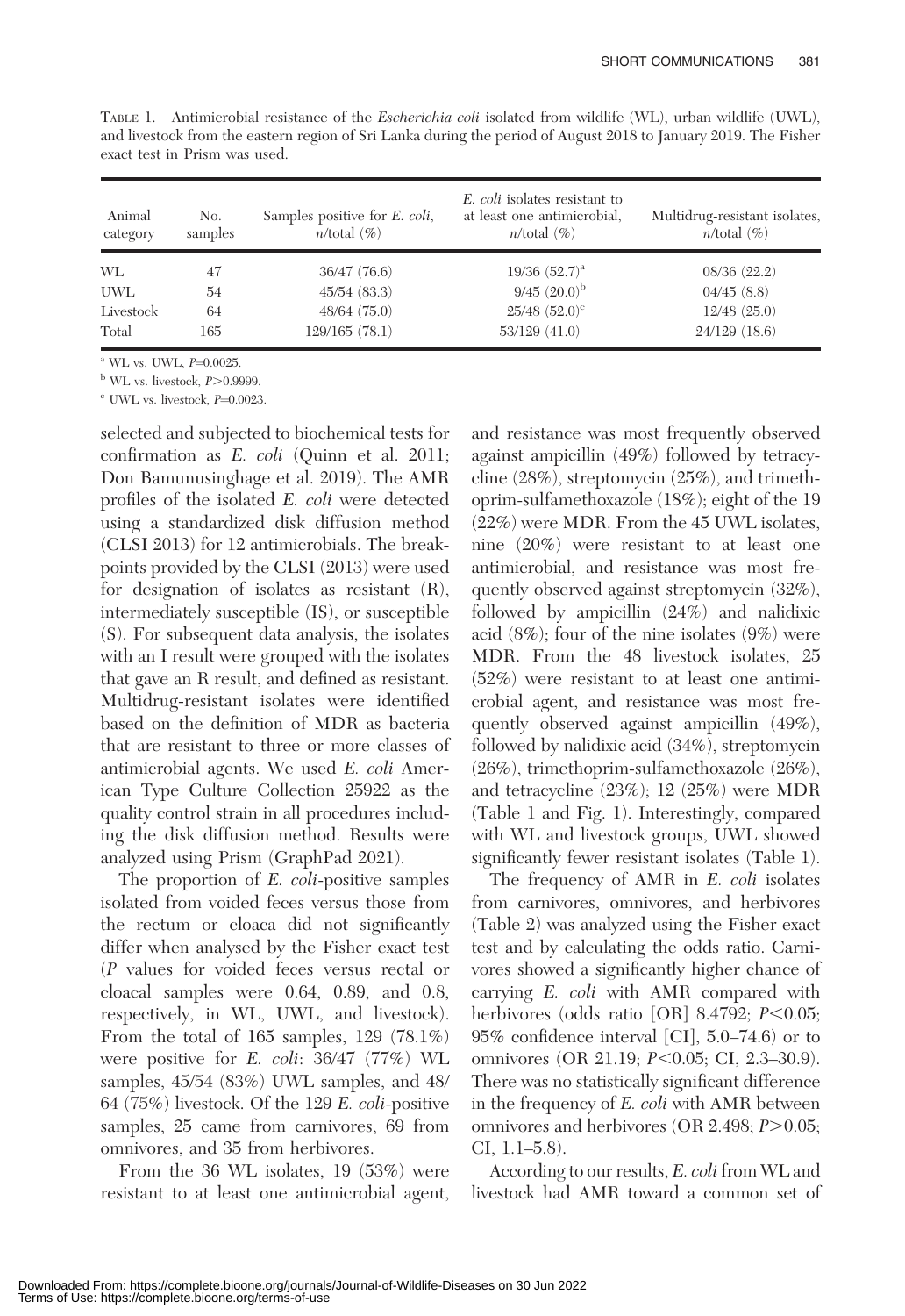

Wildlife Urban wildlife Livestock

FIGURE 1. The percentages of *Escherichia coli* isolates from fecal samples of wildlife, urban wildlife, and livestock animals in the eastern region of Sri Lanka during 2019 showing resistance to 12 different antimicrobials. trimetho-sulfa=trimethoprim-sulfamethoxazole.

antimicrobials. This could be due to transmission of AMR bacteria from livestock to wild animals, as we have observed that they share common water resources. These AMR bacteria can contaminate soil and water systems and spread to wild animals. The use of antimicrobial growth promoters in livestock feed has been banned in Sri Lanka since 2018 (Priyankarage 2019) There is no evidence whether or not these regulations are implemented by the livestock sector. Our results indicate that AMR in bacteria is ongoing; it is necessary to monitor the use of antimicrobial growth promoters and other antibiotics in veterinary care.

TABLE 2. Differences of prevalence of antimicrobial resistance Escherichia coli isolated from carnivores, omnivores, and herbivores in the eastern region of Sri Lanka in 2019. The Fisher exact test in Prism was used.

| Animal type based<br>on feeding habit                                                                                                     | P-value | Odds<br>ratio | 95%<br>Confidence<br>interval |
|-------------------------------------------------------------------------------------------------------------------------------------------|---------|---------------|-------------------------------|
| Carnivore vs. omnivore 0.0003 8.4792 2.3206-30.9814<br>Carnivore vs. herbivore $\leq 0.0001$ 21.19<br>Omnivore vs. herbivore 0.0560 2.498 |         |               | 5.032-74.60<br>1.056-5.769    |

In addition, our study included WL samples from animals in Kumana and Maduruoya national parks (NP) that are bordered by brackish water and freshwater tanks that are used for aquaculture. This suggests that AMR in aquatic animals may be another potential source for transmitting AMR to wildlife. Furthermore, every year during the month of August, there is a large cultural event in northern Sri Lanka in which thousands of people travel across the Kumana NP and temporally lodge in the park. Those types of human-wildlife interactions could lead to contamination of WL with human food waste and feces. Because this NP is famous for different kinds of migratory birds, AMR bacteria in the study population and associated environment may be widely transmitted to other regions of Sri Lanka and to other countries.

Interestingly and unexpectedly, compared with WL and livestock groups, UWL showed fewer resistant isolates. This group of UWL was located in the major cities of the eastern region of the Sri Lanka, Ampara, and Mahiyanganaya and lived within a 1-km radius of the cities. Without detailed studies to understand the feeding behaviors and food and water resources